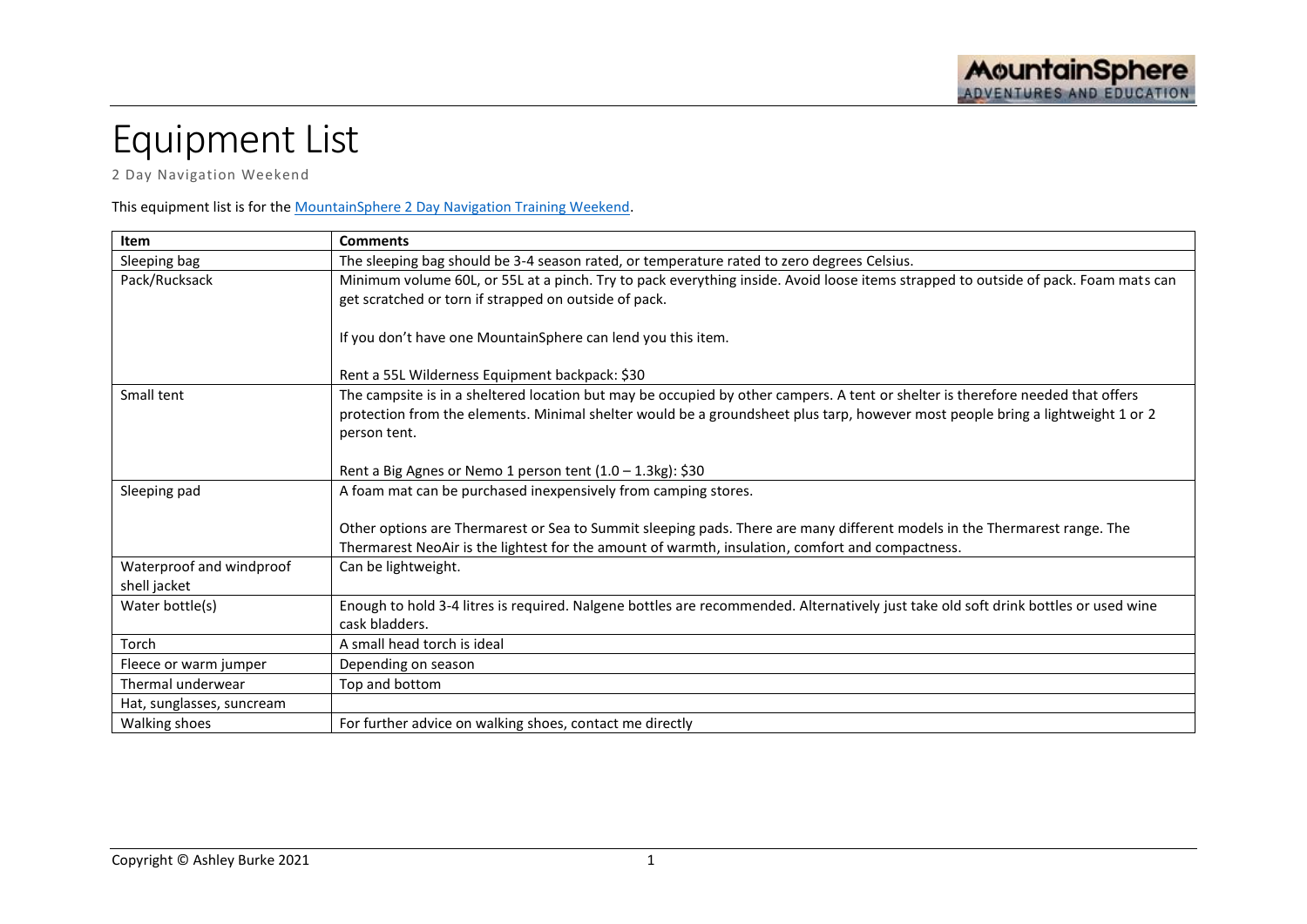| Cooking and eating utensils:                                                             | Campfires will not be used in total fire bans, park fire bans, or if conditions are in any way unsuited to campfires.                                                                                                                                                                                                                                    |  |
|------------------------------------------------------------------------------------------|----------------------------------------------------------------------------------------------------------------------------------------------------------------------------------------------------------------------------------------------------------------------------------------------------------------------------------------------------------|--|
| Billy or cookset<br>$\bullet$<br>Plastic cup<br>Spoon<br>Pocket knife<br>Fork (optional) | A "billy" is a small blackened aluminium pot which is used to cook over the fire. A cookset is a set of vessels for boiling water or<br>cooking on a camping stove.                                                                                                                                                                                      |  |
| Small camping stove (optional)                                                           | We adopt a minimal impact approach to bushwalking so stoves are preferred over campfires and we will always adhere to park fire<br>bans or total fire bans.                                                                                                                                                                                              |  |
|                                                                                          | Stoves may be shared, one between two. If you do not have, or don't bring a stove, you may either share mine or have me boil water<br>for you.                                                                                                                                                                                                           |  |
|                                                                                          | There are many types of camping stove. For this type of trip, a gas stove such as MSR pocket rocket or similar is the lightest, most<br>compact, and easiest to use.                                                                                                                                                                                     |  |
| Food                                                                                     | Bring enough food for yourself for the duration of the trip. Normally everyone brings their own food unless specific arrangements to<br>share food are made.<br>You need to bring:                                                                                                                                                                       |  |
|                                                                                          | 1 breakfast<br>$\bullet$<br>2 lunches<br>1 dinner<br>Snacks<br>$\bullet$                                                                                                                                                                                                                                                                                 |  |
| Shirt and shorts or long pants<br>for walking in during the day                          | Shorts or long pants? This depends on personal preference, and time of year or expected temperatures. Bear in mind that you will be<br>walking through scrub which may be dense in places and therefore long pants are recommended. In the summer months or in hot<br>weather, shorts are ok, though gaiters are highly recommended if hiking in shorts. |  |
| Gaiters (optional)                                                                       | Gaiters for the lower legs provide protection against the low scrub and also from snakebite. Optional.                                                                                                                                                                                                                                                   |  |
| Additional warm clothes                                                                  | Check the weather forecast prior to the trip. The weather in May-September can be variable and cold weather is likely, especially at                                                                                                                                                                                                                     |  |
| (depending on time of year):                                                             | night. Ensure you have sufficient warm clothes for chilly evenings and mornings. Most likely not needed on trips in March, April and<br>October.                                                                                                                                                                                                         |  |
| <b>Beanie</b>                                                                            |                                                                                                                                                                                                                                                                                                                                                          |  |
| Gloves                                                                                   |                                                                                                                                                                                                                                                                                                                                                          |  |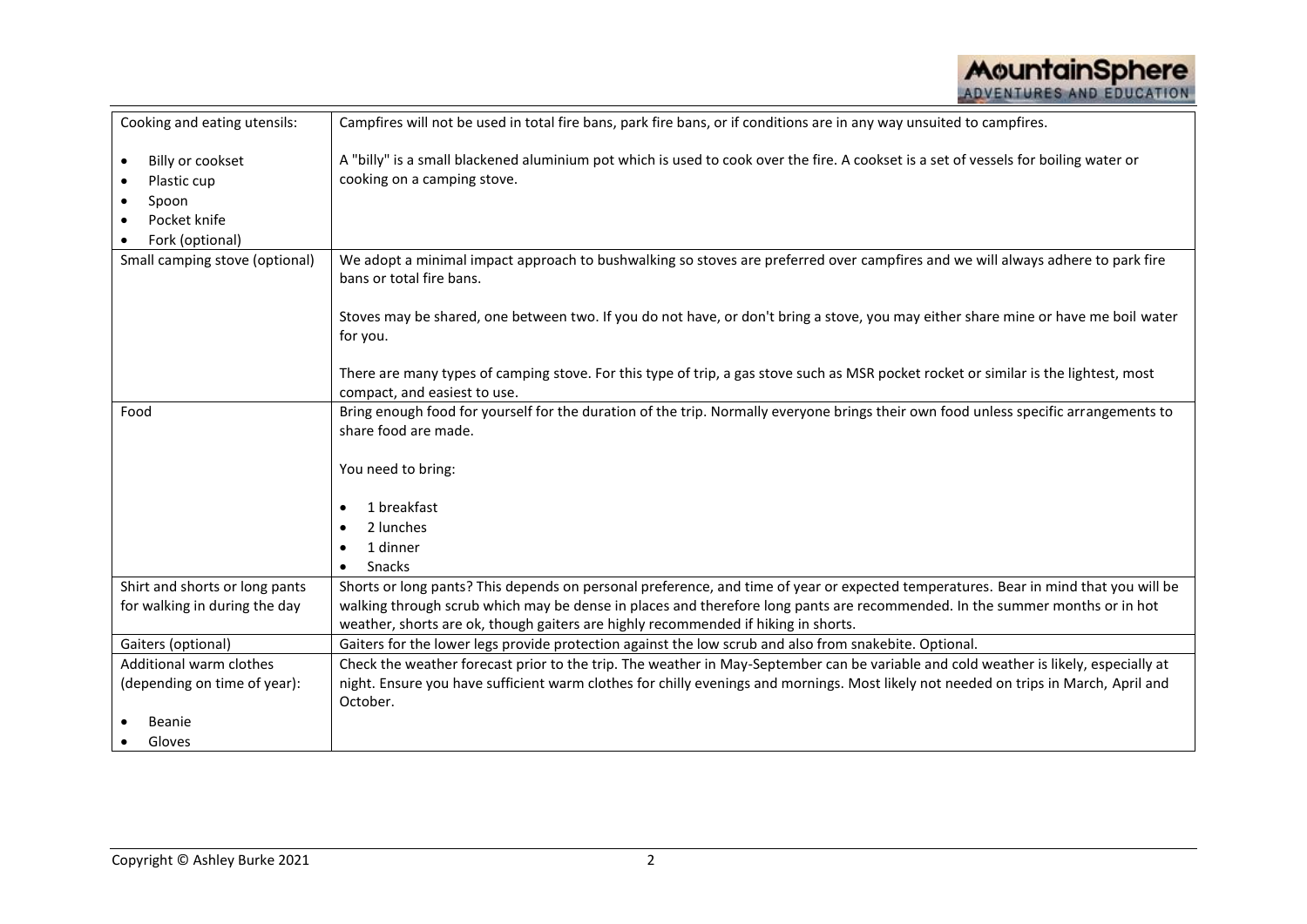| A cheap and very light pair of  | We will be crossing a running stream on both days. The stream is a few metres wide and less than knee deep. I recommend just         |  |  |
|---------------------------------|--------------------------------------------------------------------------------------------------------------------------------------|--|--|
| sandals/thongs/crocs/flip flops | wading through with your shoes on but if you want to keep your hiking shoes and socks dry, you may change into a lightweight pair of |  |  |
| for the river crossings.        | footwear suitable for walking through water. These should be cheap and light as you will need to carry them the rest of the time.    |  |  |
| Optional.                       |                                                                                                                                      |  |  |
|                                 | Please note that walking barefoot across the river is permissible, but not recommended due to the risk of hurting your feet or       |  |  |
|                                 | slipping.                                                                                                                            |  |  |
| Personal items:                 | Keep to minimum. Do not use soap or anything that will pollute waterways. Hand sanitizer gel (that doesn't require water) is a good  |  |  |
|                                 | alternative to soap.                                                                                                                 |  |  |
| Toilet paper                    |                                                                                                                                      |  |  |
| Hand sanitizer gel              | First aid kit must include as a minimum:                                                                                             |  |  |
| First aid                       |                                                                                                                                      |  |  |
|                                 | 1 x compression bandage (minimum dimensions 7.5cm wide x 2.3m long unstretched)                                                      |  |  |
|                                 | band aids                                                                                                                            |  |  |
|                                 | Antiseptic cream or betadine                                                                                                         |  |  |
|                                 |                                                                                                                                      |  |  |
|                                 | Also recommended:                                                                                                                    |  |  |
|                                 |                                                                                                                                      |  |  |
|                                 | Minor wound dressings/swabs                                                                                                          |  |  |
|                                 | safety pins                                                                                                                          |  |  |
|                                 |                                                                                                                                      |  |  |
|                                 | For COVID-19 hygiene it is a requirement to wash or sanitise your hands frequently on the hike, and always before touching food or   |  |  |
|                                 |                                                                                                                                      |  |  |
|                                 | any group gear.                                                                                                                      |  |  |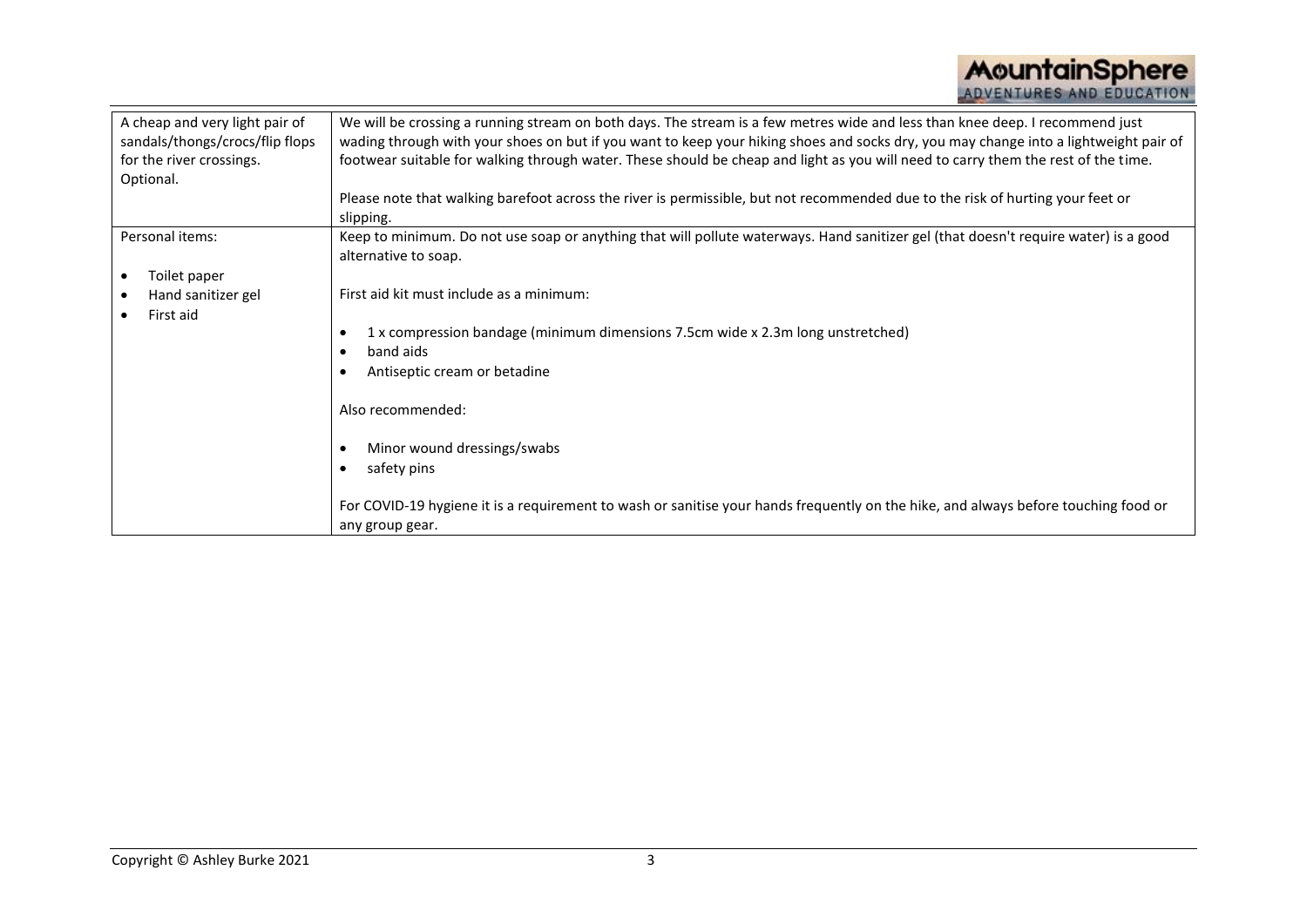| Toilet kit, in case we need to    | Detailed information about toileting is provided in your information packs and will also be explained during the trip. The below items |                    |              |  |  |
|-----------------------------------|----------------------------------------------------------------------------------------------------------------------------------------|--------------------|--------------|--|--|
| carry out our poo. This is not as | in your toilet kit will enable you to carry out your poo, thereby maintaining leave no trace etiquette and being kind to our           |                    |              |  |  |
| bad as it sounds.                 | environment. MountainSphere strongly recommends you make this small contribution to protecting our wild camping environment            |                    |              |  |  |
|                                   | for future generations.                                                                                                                |                    |              |  |  |
|                                   |                                                                                                                                        |                    |              |  |  |
|                                   | A toilet kit comprises the following:                                                                                                  |                    |              |  |  |
|                                   | Item                                                                                                                                   | <b>Approx Size</b> | Qty          |  |  |
|                                   | For each visit to the toilet you need:                                                                                                 |                    |              |  |  |
|                                   | Sheet of greaseproof paper                                                                                                             | 30cm x 40cm        | $\mathbf{1}$ |  |  |
|                                   | Brown paper bag                                                                                                                        | 26cm x 20cm        | $\mathbf{1}$ |  |  |
|                                   | Single use plastic bag, eg: zip lock bag or any old plastic bag                                                                        | 25cm x 40cm        | $1 - 2$      |  |  |
|                                   | Plus you need:                                                                                                                         |                    |              |  |  |
|                                   | Light drybag. eg: Sea to Summit Ultra-Sil Dry Sack                                                                                     | $8-15L$            | $\mathbf{1}$ |  |  |
|                                   | Hand sanitizer                                                                                                                         | Small              | Enough       |  |  |
|                                   | Toilet paper                                                                                                                           |                    | Enough       |  |  |
| Compass                           | Each person should bring a compass for this weekend in order to gain the most benefit from what we will be learning. I can supply      |                    |              |  |  |
|                                   | compasses at competitive prices or you can rent one for the weekend for \$15. Compasses can also be purchased from camping and         |                    |              |  |  |
|                                   | outdoor stores or online.                                                                                                              |                    |              |  |  |
|                                   | For information on what is the best compass to buy, see Section 7.2 of my navigation tutorial.                                         |                    |              |  |  |
|                                   | Here is a price list for different models of compasses that I can supply for you:                                                      |                    |              |  |  |
|                                   | Rent a Silva Ranger for the weekend - \$15                                                                                             |                    |              |  |  |
|                                   | Buy a Suunto A-30: \$50                                                                                                                |                    |              |  |  |
|                                   | Buy a Silva Ranger: \$55                                                                                                               |                    |              |  |  |
|                                   | Buy a Silva Ranger S with mirror: \$85                                                                                                 |                    |              |  |  |
|                                   | Buy a Suunto M-3 Global: \$100                                                                                                         |                    |              |  |  |
|                                   | Buy a Suunto MC-2 Global with mirror: \$140                                                                                            |                    |              |  |  |
| Topographic Map of the area       | You will need a topographic map of the area that we will be walking in. Details of which map you need will be sent to you once I       |                    |              |  |  |
| we will be walking in.            | receive your application. You can either bring your own copy of this map or purchase one from a supply I will bring with me at a cost  |                    |              |  |  |
|                                   | of around \$22. Maps supplied by me are printed on durable laminated and weatherproof paper. The maps are about 1.1m x 0.6m in         |                    |              |  |  |
|                                   | size.                                                                                                                                  |                    |              |  |  |